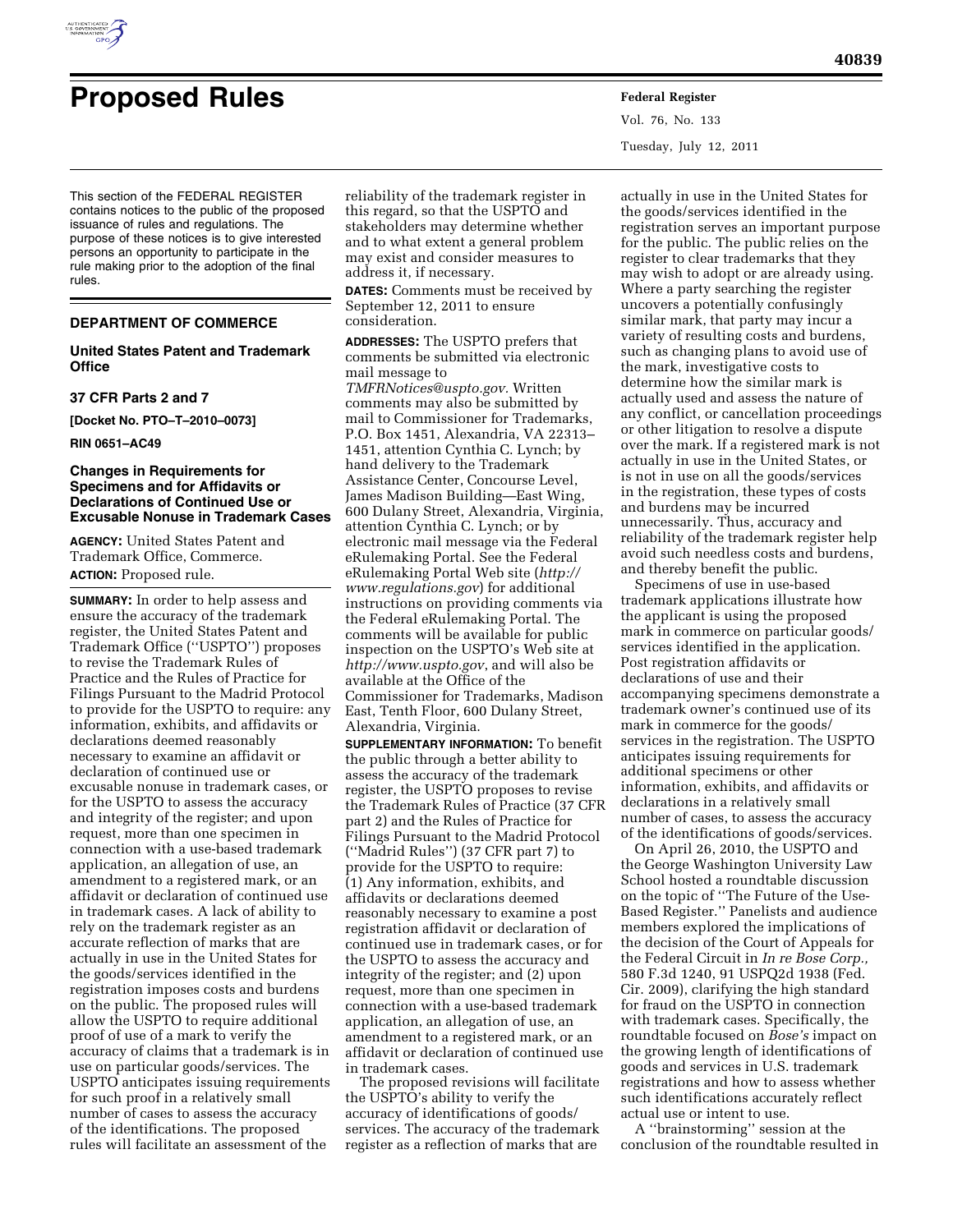a list of suggestions for how to improve the accuracy of identifications of goods/ services. These suggestions were not focused on fraud, but rather on accuracy in the register. Several participants made the suggestion that the USPTO require additional specimens, or a specific type of proof of use of a mark, for all, or more than one, of the identified goods/services. Such additional requirements could help provide information about to what extent a problem with inaccuracy exists on the register, and could help discourage inaccuracies.

The Trademark Act gives the Director discretion regarding the number of specimens to require, 15 U.S.C. 1051(a)(1), (d)(1), 1058(b)(1)(C), 1141k(b)(1)(C). However, the current Trademark Rules of Practice and Madrid Rules mandate the submission of only one specimen per class in connection with use-related filings, 37 CFR  $2.34(a)(1)(iv), 2.56(a), 2.76(b)(2),$ 2.86(a)(3) and (b), 2.88(b)(2), 2.161(g), 7.37(g). Similarly, the current rules require only one specimen to be submitted in connection with the amendment to a registered mark, 37 CFR 2.173(b)(3). In addition, although the current Trademark Rules of Practice allow the USPTO to require additional information or exhibits deemed reasonably necessary to the examination of a pending application (37 CFR 2.61(b)), no counterpart rule exists in the post registration context to facilitate proper examination of an affidavit or declaration of continued use or excusable nonuse.

To ensure that the USPTO may properly examine affidavits or declarations, and the nature and veracity of the use claimed therein, additional specimens or other information or exhibits, such as a photograph of the mark appearing on certain goods, may be needed. Accompanying affidavits or declarations to verify information or exhibits may also be needed. One purpose of the rule is to allow the USPTO to require trademark applicants or registrants to submit any additional specimens or other information, exhibits and affidavits or declarations necessary to properly examine an applicant's or registrant's claim to be using the mark. The USPTO wishes to use such requirements as a means to assess and improve the accuracy and integrity of the register. The proposed rules do not focus on fraud issues, but only on the more general concern with ensuring accuracy. Another purpose of the rule is to harmonize the requirements that can be made as part of the examination of use allegations made in post registration

maintenance documents with the requirements currently authorized in the examination of use allegations made prior to registration.

Though the proposed rules allow for the possibility that additional specimens or evidence may be required in any case, the USPTO currently has no plans to implement such requirements in all cases. Rather, the USPTO likely would rely on the proposed rules to seek additional specimens or a specific type of evidence of use in a relatively small subset of cases to assess the accuracy of particular identifications of goods/services. Where an Office action issues requiring additional specimens or evidence, a response must be filed within six months of the Office action, or before the end of the filing period for the Section 8 affidavit, whichever is later, 37 CFR 2.163(b). If no response is filed within this time period, the registration will be cancelled. 37 CFR 2.163(c). If a response is filed but fails to include the required specimens or evidence, the USPTO may deem the Section 8 affidavit unacceptable as to the goods/services to which the requirement pertained and delete them from the registration, or in the case of all goods/services, cancel the registration for failure to file an acceptable Section 8 affidavit. *See* 37 CFR 2.163.

References below to ''the Act,'' ''the Trademark Act,'' or ''the statute'' refer to the Trademark Act of 1946, 15 U.S.C. 1051 *et seq.,* as amended. References to ''TMEP'' or ''*Trademark Manual of Examining Procedure''* refer to the 7th edition, October 2010.

### **Discussion of Proposed Rules Changes**

The USPTO proposes to revise §§ 2.34(a)(1)(iv), 2.56(a), 2.76(b)(2), 2.86(a)(3), 2.86(b), and 2.88(b)(2) to indicate that the USPTO may, upon request, require more than one specimen, including more than one specimen per class, if the USPTO deems additional specimens reasonably necessary to examine the application or allegation of use. These revisions codify existing practice, where such additional specimens occasionally are requested under § 2.61 as information or exhibits necessary to examination. The Trademark Act gives the Director discretion regarding the number of specimens to require, 15 U.S.C.  $1051(a)(1), (d)(1).$ 

The USPTO proposes to revise § 2.61(b) to indicate that accompanying affidavits or declarations may be required along with information or exhibits, and to clarify that the requirement may issue for the Office to

assess the accuracy and integrity of the register.

The USPTO proposes to revise  $\S 2.161(g)$  and  $\S 7.37(g)$  to indicate that the USPTO may require more than one specimen in connection with the examination of the affidavit or declaration of continued use. For example, additional specimens may be requested in a case to verify the accuracy and the nature of the use when the identification includes a large number of, or significant disparity in, goods/services. The Trademark Act gives the Director discretion regarding the number of specimens to require, 15 U.S.C. 1058(b)(1)(C), 1141k(b)(1)(C).

The USPTO proposes to add § 2.161(h) and § 7.37(h) to provide that the USPTO may require such information, exhibits, and affidavits or declarations as the USPTO deems reasonably necessary to the proper examination of the affidavit or declaration of continued use, or for the USPTO to assess the accuracy and integrity of the register. These provisions are corollaries to § 2.61(b), which currently allows the USPTO to require additional information or exhibits in connection with the examination of a pending application. These provisions also clarify that accompanying affidavits or declarations may be required.

For example, the USPTO may require a verified photograph showing use of the mark on particular goods in a registration for which an affidavit or declaration of continued use is being examined in order to verify the accuracy of goods/services in the identification. This type of requirement may more likely be made where an identification includes a large number of, or significant disparity in, goods/services. Or, such a requirement may issue as part of an effort to assess and improve the accuracy and integrity of the register.

The USPTO proposes to revise § 2.173(b)(3) to clarify that where an amendment involves a change in the mark, a new specimen must be provided for each class in a multiple-class registration and to add § 2.173(b)(4) to provide that the USPTO may require additional specimens and such information, exhibits, and affidavits or declarations as the USPTO deems reasonably necessary to the proper examination of the proposed amendment.

#### **Rule Making Requirements**

*Executive Order 12866:* This rule has been determined not to be significant for purposes of Executive Order 12866.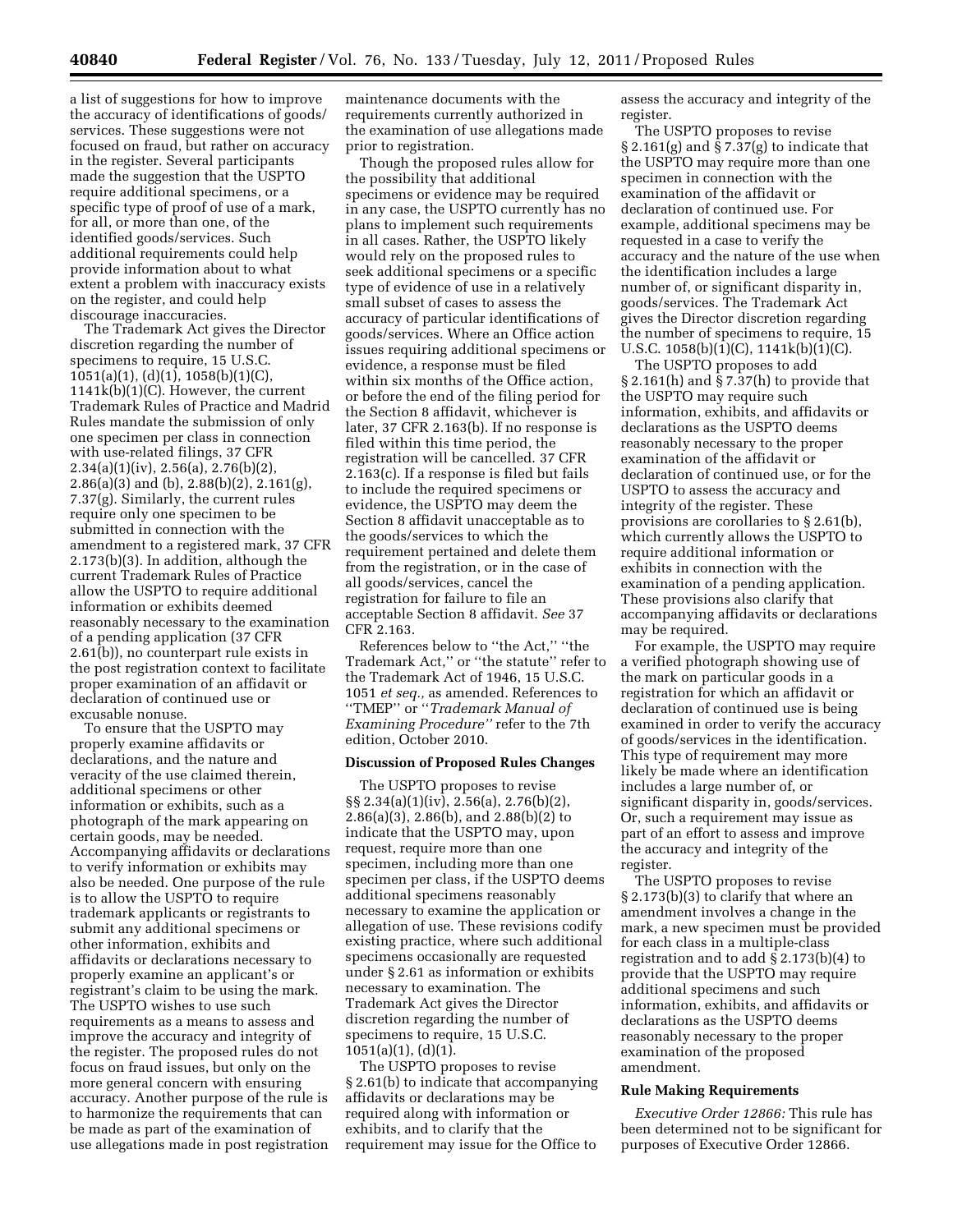*Executive Order 13563:* The Office has complied with Executive Order 13563. Specifically, the Office has: (1) Used the best available techniques to quantify costs and benefits, and has considered values such as equity, fairness and distributive impacts, (2) provided the public with a meaningful opportunity to participate in the regulatory process, including soliciting the views of those likely affected prior to issuing a notice of proposed rule making, and provided online access to the rule making docket, (3) attempted to promote coordination, simplification and harmonization across government agencies and identified goals designed to promote innovation, (4) considered approaches that reduce burdens and maintain flexibility and freedom of choice for the public, and (5) ensured the objectivity of scientific and technological information and processes, to the extent applicable.

*Administrative Procedure Act:* This rule merely involves rules of agency practice and procedure within the meaning of 5 U.S.C. 553(b)(A). Therefore, this rule may be adopted without prior notice and opportunity for public comment under 5 U.S.C. 553(b) and (c), or thirty-day advance publication under 5 U.S.C. 553(d). However, the USPTO has chosen to seek public comment before implementing the rule.

*Regulatory Flexibility Act:* As prior notice and an opportunity for public comment are not required pursuant to 5 U.S.C. 553 or any other law, neither a Regulatory Flexibility Act analysis nor a certification under the Regulatory Flexibility Act (5 U.S.C. 601 *et seq.*) is required. *See* 5 U.S.C. 603. The proposed rules involve rules of agency practice and procedure.

Nonetheless, in an abundance of caution, the USPTO has undertaken an Initial Regulatory Flexibility Act Analysis of the proposed rule.

# *1. Description of the Reasons That Action by the Office Is Being Considered*

The United States Patent and Trademark Office (USPTO) is proposing to require: (1) Any information, exhibits, and affidavits or declarations deemed reasonably necessary to examine an affidavit or declaration of continued use in trademark cases; and (2) upon request, more than one specimen in connection with a use-based trademark application, an allegation of use, an amendment to a registered mark, or an affidavit or declaration of continued use in trademark cases.

These proposed revisions will facilitate the USPTO's ability to verify the accuracy of identifications of good/ services. Specimens of use in use-based trademark applications illustrate how the applicant is using the proposed mark in commerce on particular goods/ services identified in the application. Post registration affidavits or declarations of use and their accompanying specimens demonstrate a trademark owner's continued use of its mark in commerce for the goods/ services in the registration.

### *2. Succinct Statement of the Objectives of, and Legal Basis for, the Proposed Rule*

The objective of the proposed rules is to facilitate the USPTO's ability to verify the accuracy of identifications of goods/ services in trademark applications and registrations. The proposed rules would ensure that the USPTO may properly examine the nature and veracity of allegations of use made during the trademark application or post registration phase, and upon request, may require additional specimens or other information or exhibits, such as a photograph of the mark appearing on certain goods. Another purpose of the rule is to harmonize the requirements that can be made as part of the examination of use allegations made in post registration maintenance documents, which are currently more limited, with the requirements authorized in the examination of use allegations made prior to registration.

The Trademark Act gives the Director of the USPTO discretion regarding the number of specimens to require, 15 U.S.C. 1051(a)(1), (d)(1), 1058(b)(1)(C), 1141k(b)(1)(C). However, the current Trademark Rules of Practice and the Rules of Practice for Filings Pursuant to the Madrid Protocol Trademark mandate the submission of only one specimen per class in connection with use-related filings, 37 CFR 2.34(a)(1)(iv), 2.56(a), 2.76(b)(2), 2.86(a)(3) and (b), 2.88(b)(2), 2.161(g), 7.37(g). Similarly, the current rules require only one specimen to be submitted in connection with a proposed amendment of a registered mark, 37 CFR 2.173(b)(3). In addition, although the current Trademark Rules of Practice allow the USPTO to require additional information or exhibits deemed reasonably necessary to the examination of a pending application (37 CFR 2.61(b)), no counterpart rule exists in the post registration context to facilitate proper examination of an affidavit or declaration of continued use or excusable nonuse.

# *3. Description and Estimate of the Number of Affected Small Entities*

The USPTO does not collect or maintain statistics in trademark cases on small versus large entity applicants, and this information would be required in order to estimate the number of small entities that would be affected by the proposed rules. However, the USPTO believes that the overall impact of the proposed rules on applicants and registrants will be relatively minimal.

The proposed rules could apply to any entity filing a use-based trademark application and to any entity filing trademark registration maintenance filings or amendments. With respect to allegations of use in trademark applications, the proposed rules merely codify existing practice, whereby the USPTO already occasionally requests additional specimens or other information under 37 CFR 2.61. Thus, because no change in practice would result from the proposed rules in this regard, they will have no impact in the trademark application context.

After registration, registrants must make periodic filings with the USPTO to maintain their registrations. A Section 8 affidavit of continued use is a sworn statement that the mark is in use in commerce, filed by the owner of a registration, 15 U.S.C. 1058. The purpose of the Section 8 affidavit is to facilitate the cancellation of registrations for marks no longer in use. With respect to post registration maintenance filings, the Office estimates that only a small subset of registrants would be required to provide more than one specimen, or information or exhibits in connection with a Section 8 affidavit. The USPTO is unable to estimate what subset of the registrants would be small entities impacted by the proposed rules. In Fiscal Year 2010, 105,244 Section 8 affidavits were filed.

*4. Description of the Reporting, Recordkeeping, and Other Compliance Requirements of the Proposed Rule, Including an Estimate of the Classes of Small Entities Which Will Be Subject to the Requirement and the Type of Professional Skills Necessary for Preparation of the Report or Record* 

The proposed rules impose no new recordkeeping requirements on trademark applicants or registrants.

Regarding compliance with the proposed rules, as an initial matter, the USPTO does not anticipate that the proposed rules would have a disproportionate impact upon any particular class of small or large entities. Any entity that has a registered trademark could potentially be impacted by the proposed rules.

The USPTO estimates that in those post registration cases where a requirement for additional information, exhibits, declarations, or specimens is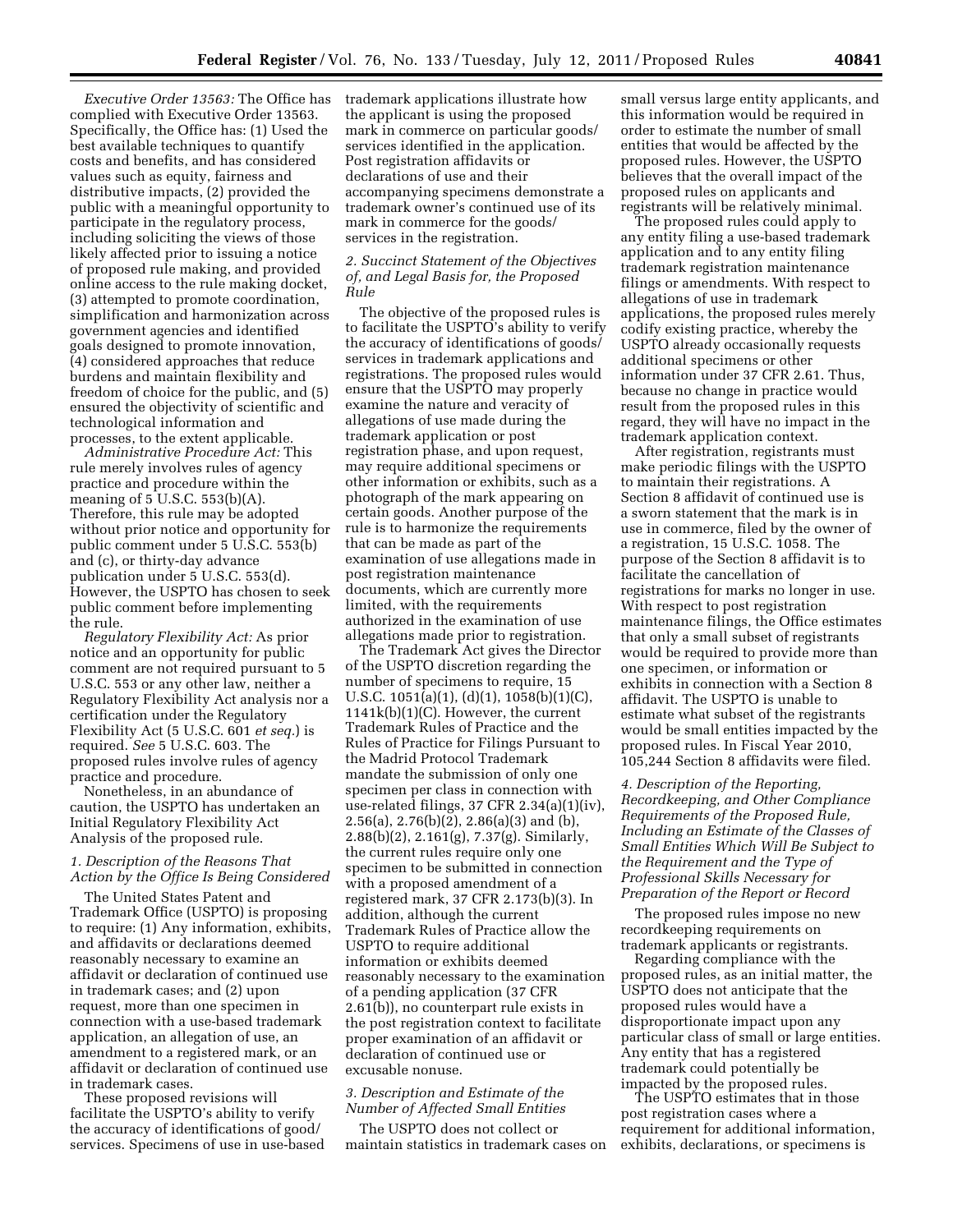issued, it will take less than one hour to comply.

While the statement of use is a similar type of filing to those at issue in the proposed rules applied in the post registration context, as the statement of use involves providing one or more specimens of use and an accompanying declaration, the compliance time involved to comply with the proposed rules should be less. Under the proposed rules applied in the post registration context, the type of fact gathering and review of the nature and extent of the use of the mark that underlies a statement of use will already have occurred. Compliance with the proposed requirement will only necessitate gathering and submitting the evidence to demonstrate what has already been assessed.

Assuming the mark is in use, as claimed, the compliance time involves the length of time to secure a specimen, exhibit (such as taking a digital photograph), information, or declaration, plus any time it takes an attorney to communicate with the client in order to obtain what is required and make the necessary filing with the USPTO. In reality, approximately onethird of applications are filed pro se. These applicants and registrants, therefore, would likely have a lower compliance time than the USPTO has estimated, which assumes the involvement of counsel. These proposed rules do not mandate the use of counsel.

The Office does not estimate any change in compliance cost associated with the proposed rules with respect to allegations of use in trademark applications, since the USPTO's current practice already allows for this. The rule change merely codifies existing practice.

*5. Description of Any Significant Alternatives to the Proposed Rule Which Accomplish the Stated Objectives of Applicable Statutes and Which Minimize Any Significant Economic Impact of the Rule on Small Entities* 

The USPTO has considered whether and how it is appropriate to reduce any burden on small businesses through increased flexibility. The following options have been considered, but rejected, by the USPTO.

The alternative of never requiring additional specimens or other information in connection with Section 8 affidavits or exempting small entities from such requirements would have a lesser economic impact on small entities, but would not accomplish the stated objective of verifying the accuracy of identifications of goods/ services in trademark registrations. As set forth above, the USPTO will rely on

the proposed rules to assess the accuracy of use allegations. This assessment may provide a better sense of whether significant problems may exist with the accuracy of identifications of goods and services. Thus, exempting small entities would prevent the potential consideration of all Section 8 affidavits for this purpose, and therefore would not achieve the stated objective of verifying accuracy.

The stated objective of the proposed rules also facilitates the cancellation of any registrations for marks that are no longer in use, the policy underlying the statutory requirement for Section 8 affidavits. Exempting small entities from any possible scrutiny regarding use allegations would fail to reach non-use of marks by small entity owners, thereby failing to achieve the objective.

Other options to potentially lessen the impact on small entities have been rejected. For example, the USPTO deems unnecessary extended time periods for small entity compliance because there appears to be no reason that compliance with the requirements in the proposed rules would be more time-consuming for small entities, and because the USPTO's standard sixmonth time for responding to trademark Office actions allows sufficient time regardless of small entity status.

The USPTO deems any streamlined or simplified compliance mechanism for small entities unnecessary, given the ease of responding to trademark Office actions electronically. Thus, compliance will be as streamlined and simplified as possible for all affected entities. Moreover, where the objective is to verify the accuracy of a claim of use in an affidavit, the proposed requirements of one or more additional examples of the manner of the claimed use, or of other information such as photographic proof already seem to be the least burdensome and complex way to achieve the objective. Any more minimal requirement would not demonstrate use and therefore would not meet the objective to verify use claims.

Use of performance rather than design standards is not applicable to the proposed rule making because the USPTO is not issuing any sort of standard. Rather, the proposed rules will require applicants and registrants to furnish evidence of use, rather than comply with a performance or design standard.

Finally, with respect to allegations of use in trademark applications, the proposed rules merely codify existing practice, whereby the USPTO already occasionally requests additional specimens or other information under

37 CFR 2.61. Thus, because no change in practice would result from the proposed rules in this regard, any different treatment of small entities in this context would fail to meet the stated objective and likely would generate concern and confusion about a change in practice.

# *6. Identification, to the Extent Practicable, of All Relevant Federal Rules Which May Duplicate, Overlap or Conflict With the Proposed Rule*

The proposed rules would not duplicate, overlap or conflict with any other Federal rules.

*Unfunded Mandates:* The Unfunded Mandates Reform Act requires, at 2 U.S.C. 1532, that agencies prepare an assessment of anticipated costs and benefits before issuing any rule that may result in expenditure by State, local, and tribal governments, in the aggregate, or by the private sector, of \$100 million or more (adjusted annually for inflation) in any given year. This rule would have no such effect on State, local, and tribal governments or the private sector.

*Executive Order 13132:* This rule does not contain policies with federalism implications sufficient to warrant preparation of a Federalism Assessment under Executive Order 13132 (Aug. 4, 1999).

*Paperwork Reduction Act:* The changes in this rule making involve information collection requirements which are subject to review by the Office of Management and Budget (OMB) under the Paperwork Reduction Act of 1995 (44 U.S.C. 3501 *et seq.*). The Office will be submitting an information collection request to OMB for its review and approval because the changes in this proposed rule would affect the information collection requirements associated with the information collection under OMB control number 0651–0055.

This rule making will provide for the USPTO to require: (1) Any information, exhibits, and affidavits or declarations deemed reasonably necessary to examine an affidavit or declaration of continued use or excusable nonuse in trademark cases, or for the USPTO to assess the accuracy and integrity of the register; and (2) upon request, more than one specimen in connection with a usebased trademark application, an allegation of use, an amendment to a registered mark, or an affidavit or declaration of continued use in trademark cases.

There is no fee impact for submission of specimens. Additional burden due to postage costs for paper submissions for the post-registration office actions is estimated at \$181, for a total increase in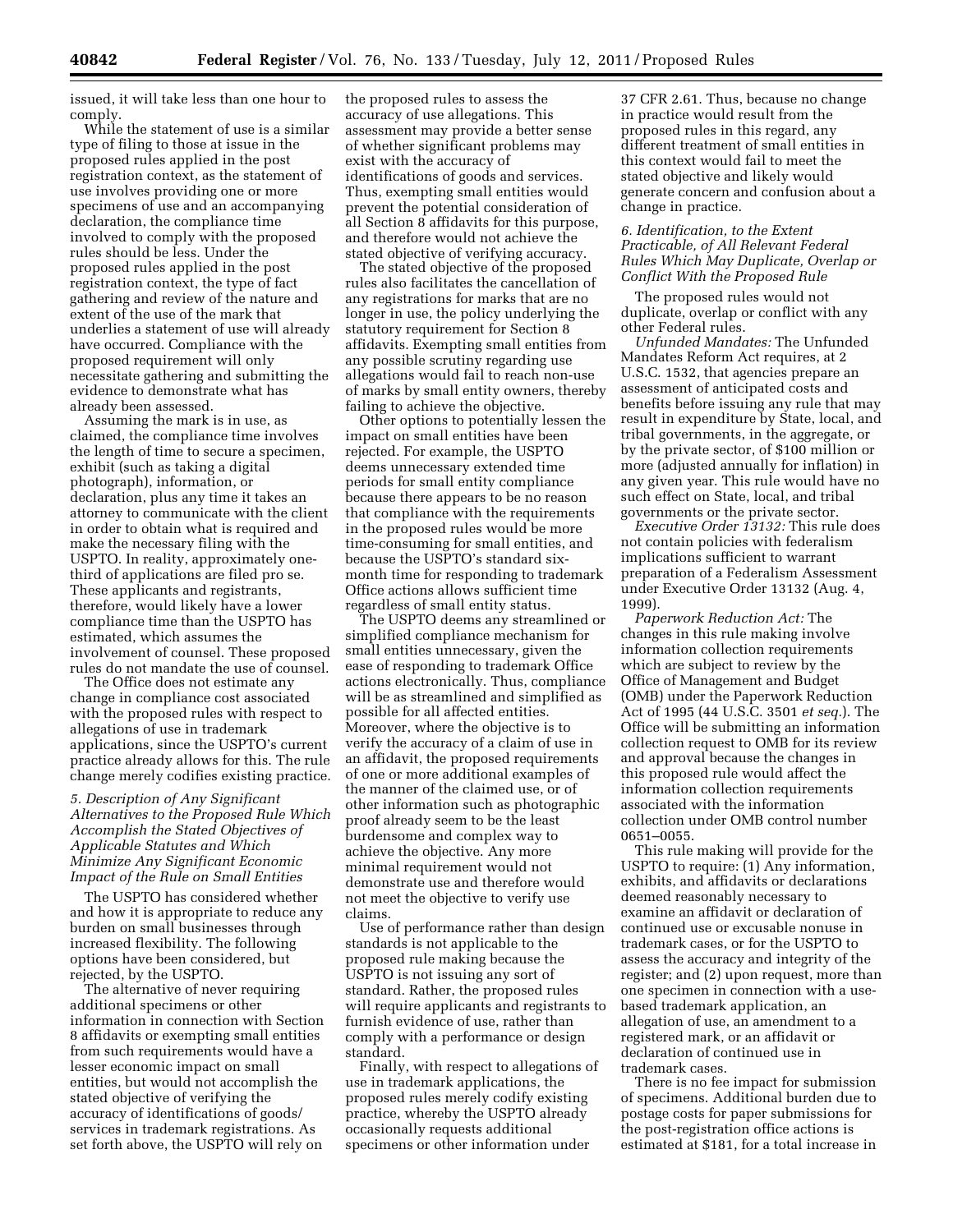fee burden by an estimated \$181. The agency estimates the following overall impact on burden: an increase of responses of 3,165; an increase in burden hours of 1,120; and an increase in burden hour costs of \$364,000.

Comments are invited on: (1) Whether the collection of information is necessary for proper performance of the functions of the agency; (2) the accuracy of the agency's estimate of the burden; (3) ways to enhance the quality, utility, and clarity of the information to be collected; and (4) ways to minimize the burden of the collection of information to respondents.

Interested persons are requested to send comments regarding these information collections, including suggestions for reducing this burden, to Commissioner for Trademarks, P.O. Box 1451, Alexandria, VA 22313–1451, attention Cynthia C. Lynch, or to the Office of Information and Regulatory Affairs, Office of Management and Budget, New Executive Office Building, Room 10235, 725 17th Street, NW., Washington, DC 20503, *Attention:* Desk Officer for the Patent and Trademark Office.

Notwithstanding any other provision of law, no person is required to respond to nor shall a person be subject to a penalty for failure to comply with a collection of information subject to the requirements of the Paperwork Reduction Act unless that collection of information displays a currently valid OMB control number.

### **List of Subjects**

# *37 CFR Part 2*

Administrative practice and procedure, Trademarks.

### *37 CFR Part 7*

Administrative practice and procedure, Trademarks, International registration.

For the reasons stated in the preamble and under the authority contained in 15 U.S.C. 1123 and 35 U.S.C. 2, as amended, the USPTO proposes to amend parts 2 and 7 of title 37 as follows:

# **PART 2—RULES OF PRACTICE IN TRADEMARK CASES**

1. The authority citation for 37 CFR part 2 continues to read as follows:

**Authority:** 15 U.S.C. 1123, 35 U.S.C. 2, unless otherwise noted.

2. Revise  $\S 2.34(a)(1)(iv)$  to read as follows:

#### **§ 2.34 Bases for filing.**

 $(a) * * * *$ 

 $(1) * * * *$ 

(iv) One specimen per class showing how the applicant actually uses the mark in commerce. When requested by the Office, additional specimens must be provided.

\* \* \* \* \* 3. Revise § 2.56(a) to read as follows:

### **§ 2.56 Specimens.**

(a) An application under section 1(a) of the Act, an amendment to allege use under § 2.76, and a statement of use under § 2.88 must each include one specimen per class showing the mark as used on or in connection with the goods, or in the sale or advertising of the services in commerce. When requested by the Office, additional specimens must be provided.

4. Revise § 2.61(b) to read as follows:

### **§ 2.61 Action by examiner.**  \* \* \* \* \*

\* \* \* \* \*

(b) The Office may require the applicant to furnish such information, exhibits, and affidavits or declarations as may be reasonably necessary to the proper examination of the application, or for the Office to assess the accuracy and integrity of the register. \* \* \* \* \*

5. Revise § 2.76(b)(2) to read as follows:

#### **§ 2.76 Amendment to allege use.**

- \* \* \* \* \* (b) \* \* \*
	-

(2) One specimen per class showing the mark as actually used in commerce. When requested by the Office, additional specimens must be provided. See § 2.56 for the requirements for specimens; and \* \* \* \* \*

6. Revise §§ 2.86(a)(3) and (b) to read as follows:

### **§ 2.86 Application may include multiple classes.**

 $(a) * * * *$ 

(3) Include either dates of use (see §§ 2.34(a)(1)(ii) and (iii)) and one specimen for each class, or a statement of a bona fide intention to use the mark in commerce on or in connection with all the goods or services specified in each class. When requested by the Office, additional specimens must be provided. The applicant may not claim both use in commerce and a bona fide intention to use the mark in commerce for the identical goods or services in one application.

(b) An amendment to allege use under § 2.76 or a statement of use under § 2.88 must include, for each class, the required fee, dates of use, and one

specimen. When requested by the Office, additional specimens must be provided. The applicant may not file the amendment to allege use or statement of use until the applicant has used the mark on all the goods or services, unless the applicant files a request to divide. See § 2.87 for information regarding requests to divide.

 $\star$   $\star$   $\star$ 7. Revise § 2.88(b)(2) to read as follows:

#### **§ 2.88 Filing statement of use after notice of allowance.**

- \* \* \* \* \*
- (b) \* \* \*

(2) One specimen of the mark as actually used in commerce. When requested by the Office, additional specimens must be provided. See § 2.56 for the requirements for specimens; and \* \* \* \* \*

8. Amend § 2.161 by revising the introductory text of paragraph (g) and adding paragraph (h) to read as follows:

### **§ 2.161 Requirements for a complete affidavit or declaration of continued use or excusable nonuse.**

\* \* \* \* \*

(g) Include one specimen showing current use of the mark for each class of goods or services, unless excusable nonuse is claimed under § 2.161(f)(2). When requested by the Office, additional specimens must be provided. The specimen must:

\* \* \* \* \* (h) The Office may require the owner to furnish such information, exhibits, and affidavits or declarations as may be reasonably necessary to the proper examination of the affidavit or declaration under section 8 of the Act, or for the Office to assess the accuracy and integrity of the register.

9. Amend § 2.173 by revising paragraph (b)(3) and adding paragraph (b)(4) to read as follows:

# **§ 2.173 Amendment of registration.**

- \* \* \* \* \*
	- (b) \* \* \*

(3) If the amendment involves a change in the mark: One new specimen per class showing the mark as used on or in connection with the goods or services; an affidavit or declaration under § 2.20 stating that the specimen was in use in commerce at least as early as the filing date of the amendment; and a new drawing of the amended mark. When requested by the Office, additional specimens must be provided.

(4) The Office may require the owner to furnish such information, exhibits, and affidavits or declarations as may be reasonably necessary to the proper